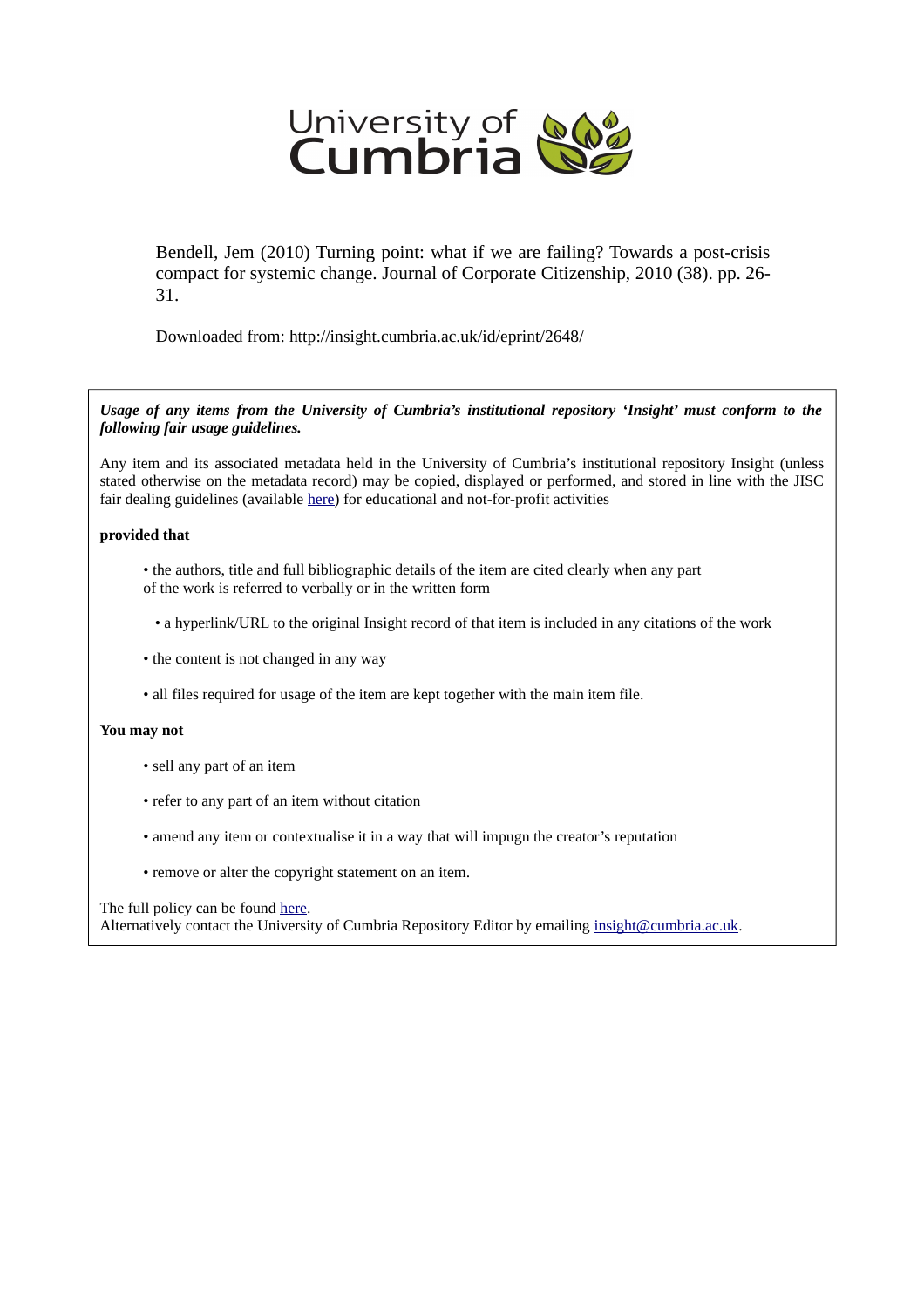# **What If We Are Failing?**

Towards a Post-Crisis Compact for Systemic Change

Jem Bendell

*Asia-Pacific Centre for Sustainable Enterprise, Griffith Business School, Australia* 

> **Good people are good because they've come to wisdom through failure** *William Saroyan, 1908–1981*

has the un global compact (ungc) failed? This question deserves as much attention as the search for evidence of success, if we are to be rigorous in our evaluation. The celebrations in New York to mark the tenth anniversary of its founding were justified and important. However, as someone who held great hopes for this initiative when I discussed it with its founders over ten years ago (Bendell 2000a), I believe we need to think as freely, critically and ambitiously as we did back then if we are to ensure it evolves to meet the challenges of our time.

Success or failure depends on what one seeks to achieve. There are multiple aims for the UN, its member organisations, the corporate participants, and the individuals involved, but the stated objectives of the UNGC are:

1. Mainstream the UNGC principles in business activities around the world

2. Catalyse actions in support of broader UN goals, including the Millennium Development Goals (MDGs)<sup>1</sup>

The UNGC has become the largest and most international of voluntary responsible business and finance initiatives, with over 5,000 members. It is normal for people involved in innovative and wellintentioned activities to gather information to demonstrate the worth of what is being done and recruit more people to the cause. Yet growth should not be confused with success. And growth brings with it the need for more critical introspection. In this essay I argue that experience of the Western financial crisis makes it even more imperative that economic governance issues, hitherto peripheral to the focus of the Compact, must now become central to its future.

<sup>1</sup> All details of the UN Global Compact for this article were taken from www. unglobalcompact.org, 1 June 2009.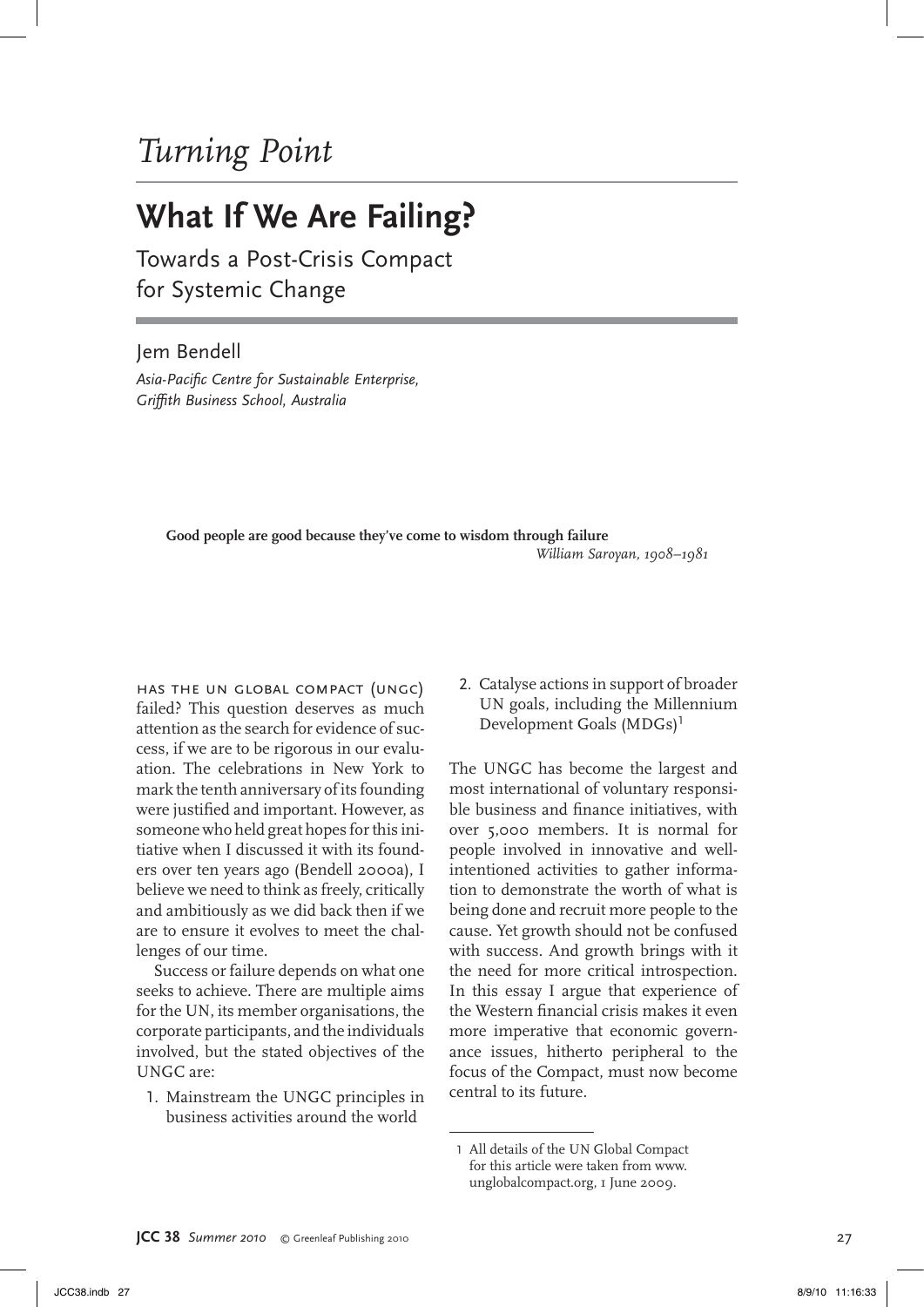Considering the first goal, we remain far from the Compact's principles on the environment, labour, rights and corruption becoming mainstream in the operations of any business sector, in any nation. Global indicators on the state of the environment, labour practices, human rights and corruption are heading in the wrong direction. Statistics about increasing carbon emissions, rates of deforestation and forced labour, for instance, are also statistics about the effects of irresponsible or unsustainable enterprises.<sup>2</sup>

Considering the second goal of the Compact, it is sad to note that poverty still persists. Apart from a few successes, including Rwanda, Mozambique and Bangladesh, progress towards the Millennium Development Goals is slow, or even in the wrong direction.<sup>3</sup> At the current rate, sub-Saharan Africa will probably not meet the sanitation portion of the MDGs until 2105 (Naidoo 2007). Beyond the MDGs, the role of the UN in other world affairs has been shaken in the past decade. On security issues, controversy surrounded the invasion and occupation of Iraq. On economic issues, the UN continued to be sidelined, as the Group of 8 powerful nations has been augmented by a Group of 20 powerful nations in the shaping of global economic policy. These governments act in the interests of some, if not all, of their companies, so it appears that the private sector is not effectively demanding that their governments prioritise the UN system for addressing global economic issues.

This downbeat summary reminds us that the overarching objectives of the UN Global Compact, to mainstream the principles and galvanise business to support

UN goals, currently appear unmet. Clearly these are aspirational goals, and it would be impossible to reach them in one decade alone. If we consider them unachievable, we could recall Sir Winston Churchill's comment that 'success is the ability to go from one failure to another with no loss of enthusiasm'. Yet let us for a moment believe that these goals are indeed achievable. For if we do that we can assess how current activities are likely to achieve those goals, or what else could be done. That invites us to reflect on and discuss our strategies for creating the scale of change embodied in the goals. For instance, is the strategy for the Compact to do much more of the same, with 5,000 companies growing to 5 million companies? On current rates of recruitment the Compact would have that many members in 10,000 years. But even if the rate of membership increases exponentially, that would not necessarily translate into achievement of the goals. Other change-strategies are required, ones that address the systemic reasons why enterprise and finance does not always embody the goals of the UNGC.

I became a supporter of the concept of the Compact when in 1998 I heard about it from the then head of the UN Secretary-General's Office, Georg Kell, while he was studying the way NGOs were influencing business, something I had become a specialist in. This conversation led Kell to write the foreword to my second book, in 2000, on the topic of collaboration for sustainable development (Bendell 2000b). Yet by 2003 I had become aware of growing criticism from across the UN system and civil society, that the Compact was privileging certain business interests. At that point I believed the Compact was playing a useful role, but that it needed to address the global issues that the UN is uniquely placed to address, particularly the way some companies affect the ability of member states to govern in the interests of their people. In a paper on the topic, I recommended new work programmes on how Compact members influence or conduct financial speculation, tax management and evasion, corruption, corporate

<sup>2</sup> For a selection of data on these issues, see World Watch Institute 2009 and UNICEF 2009.

<sup>3</sup> Official data collected by the UN Department of Economic and Social Affairs shows some progress in reducing overall numbers of people living in extreme poverty, yet many of the indicators are not improving (see UNDESA 2008). Data discussed at a meeting in Manila led participants to announce that the MDGs would not be met (see Lee-Brago 2009).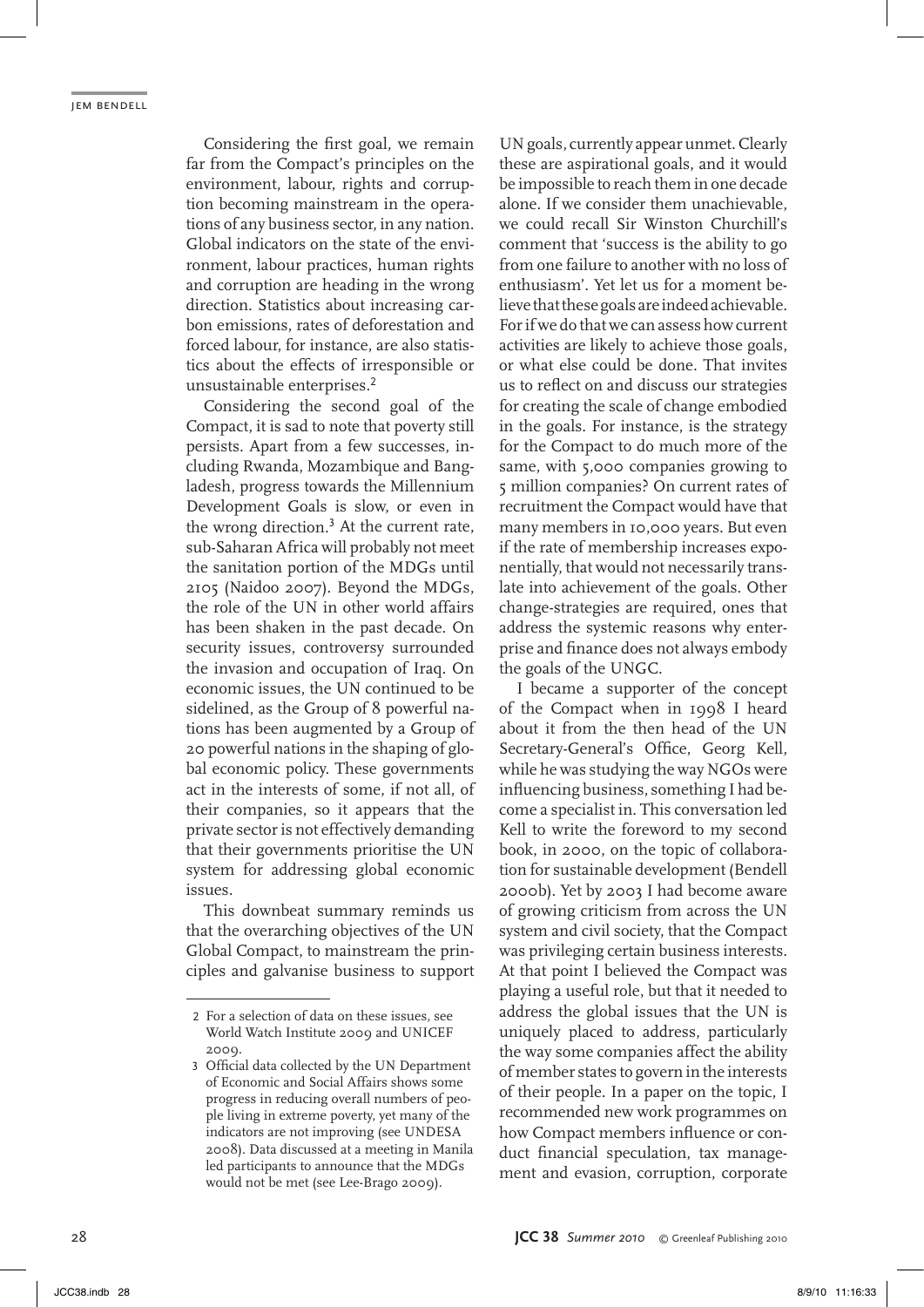lobbying, monopolistic practice, electoral financing, rebel and civil war financing, third world debt, and consolidation of media ownership. In addition, I recommended that the Compact take measures so that its existence did nothing to undermine efforts to enhance mechanisms for mandatory corporate accountability, and even help its members to contribute to an enhanced accountability regime. In essence, I was arguing that 'learning to talk more broadly' about economic governance issues is key to achieving systemic change in markets in line with the Compact's two main goals (Bendell 2004).

It is understandable that some of the difficult issues have been avoided in the first decade, as attention focused on recruiting members and creating partnerships. Nevertheless, the Compact has done good work on anti-corruption, incorporating a new principle, and on cutting the financing of rebels and civil war. It has also supported the creation of the UN Principles for Responsible Investment, which address some investment issues, although not directly the problems with derivatives and speculation. It has also encouraged corporate lobbying for effective action from governments on climate change. These are not yet part of a comprehensive strategic approach to responsible business influence on economic governance, which now appears even more imperative after a financial crisis.

The Western financial crisis is a dramatic example of where people can seek to learn from failure. Five important lessons are relevant to the future of the compact. First, the financial crisis shows how devastating systemically irresponsible business practices can be to whole economies. Second, it illustrates once again the risks to the public of regulatory capture by certain business interests. Third, the crisis has revealed how there is no effective and accountable global public policy system for finance, with decisions in the hands of a few technical experts in central banks. Fourth, it highlights how voluntary responsible business initiatives have not effectively tackled the economic and political dimensions of responsible business practice, having been something of a sideshow to economic governance. Fifth, it highlights the inherent volatility of economic systems based on interest-bearing money creation through private banks.

Each of these areas has implications for corporate responsibility, and can therefore be part of the agenda of the Global Compact. It can begin a process by which different parts of society address economic governance issues and how responsible business can be a part of a transformation to more fair and sustainable forms of economic governance. Yet if the Compact is to work on economic governance issues effectively, another lesson should be learned from the crisis: the role of power in shaping our views. For years criticisms of the financialisation of the economy were being made from many different quarters, including the corporate responsibility community (Bendell *et al*. 2009). Yet these views, and the people who articulated them, did not have access to powerful initiatives such as the Compact. This may have contributed to the growth of a community of critics.<sup>4</sup> Principled leadership does not simply involve bringing people together, but also requires pushing in one direction even though it will cause some powerful people and organisations to push back against you.

The paradox we face today is that business executives are needed to become more involved in policy processes, yet at the same time, this generates new problems about conflict of interest. We urgently need clarity about the potential progressive role of business in policy negotiations about climate change, for instance. The Climate Savers initiative of the Compact is helping demonstrate to governments that many businesses want to see action. However, this will also legitimise further corporate involvement. To what effect? Unfortunately some business executives involved in the policy processes

<sup>4</sup> For a review of some of the criticisms of the Compact visit globalcompactcritics.blogspot. com, accessed 28 May 2010.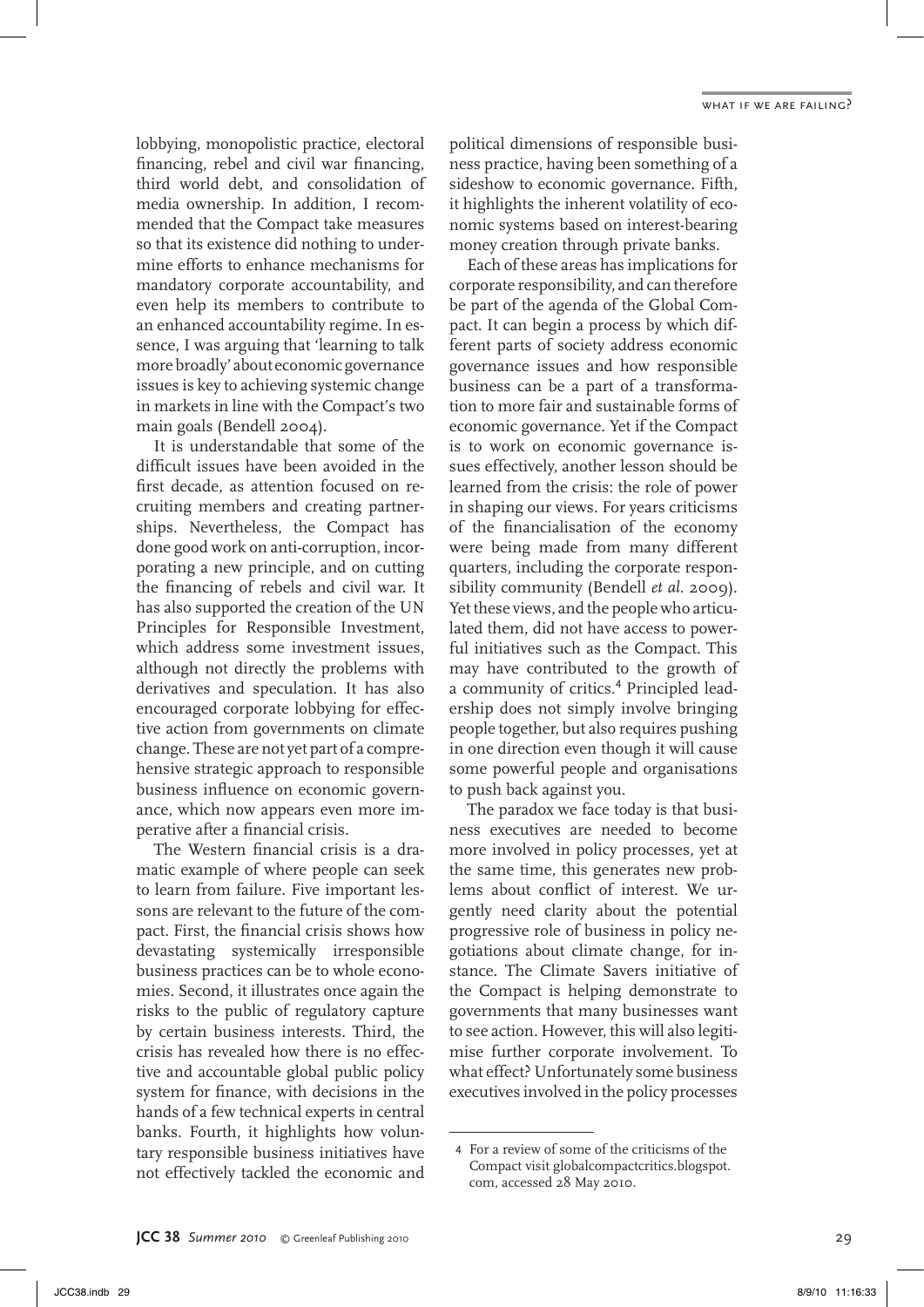are paid by companies who seek sectoral allocations of carbon, so that they would have cheaper carbon than other types of company. Such a policy would not help reduce carbon emissions. The emphasis on cap and trade, rather than carbon taxes levied on energy producers is also one that presents more opportunities to the finance industry, among other business interests (Dag Hammarskjöld Foundation *et al*. 2006; Bendell 2010). Given the critical importance of getting climate policies right, the way companies can be effective participants in economic governance policy processes is more key than ever. The management academe has traditionally not been very open to insights from political philosophy, yet important work is needed in the field to guide principled practice (Coen *et al*. 2010).

So has the UN Global Compact failed? It has failed to meet some of its specific objectives at this stage, yet its conveners and participants have succeeded in globalising the conversation about how business can play a positive role in society. It's now time to shift that conversation to how we can create more systemic change. Key areas for future attention include:

- $\blacktriangleright$  Generating more accountable and sustainable economic governance<sup>5</sup>
- $\blacktriangleright$  Harnessing business to communicate about global challenges and the need for responsible business and finance
- $\blacktriangleright$  Developing insight into methods for creating systemic change for fair and sustainable economies
- $\blacktriangleright$  Cultivating the character of executive statespersons to participate in global change processes in personally accountable ways
- $\blacktriangleright$  Enabling the effective mobilisation of diverse constituencies on these work

areas by continuing to make the Compact more open and accountable

The Global Compact has often been described as a learning initiative. The importance of learning from mistakes was emphasised by George Kell after the appointment of Chey Tae-Won to the board (Mr Chey had been embroiled in corruption scandals in his country):

> The fact that Mr Chey and the SK Group had demonstrated much willingness to learn from past transgressions was a key factor in the decisionmaking process. By all accounts, the SK Group, under Mr Chey's leadership, has emerged as a frontrunner in corporate governance in Korea. To the Global Compact, this is highly relevant and a sign of positive change in the spirit of the Global Compact principles. It also reinforces the notion of continuous performance improvement (Kell 2009).

The staff of the UN Global Compact have succeeded in creating a historic initiative with global reach. For it to have a positive future, let us assess its progress in light of the scale of the global challenges. Let us learn from the failure of economic governance. Let us learn by allowing ourselves to consider for a moment that the Compact might have failed. Let us learn from the possibility that we ourselves are failing to see uncomfortable realities because of our own careers and self-esteem. Because to learn about transforming our societies we must first be open to the idea that we might be failing ourselves. The pride one may feel at working with or within the United Nations, and representing one's institutions at that level, should not close our hearts and minds to a deeper exploration of whether what we are doing is truly enough and in time. The end of folly is the beginning of wisdom, which is the ultimate goal if learning is indeed the key benefit of participation in the UNGC. Such deeper exploration may lead us to develop a more ambitious agenda to cocreate fair and sustainable economic systems (Bendell 2010).

<sup>5</sup> A more detailed discussion of the elements of this agenda can be found in Bendell 2004. How the Compact could influence other new economic governance mechanisms is covered in Bendell 2000.